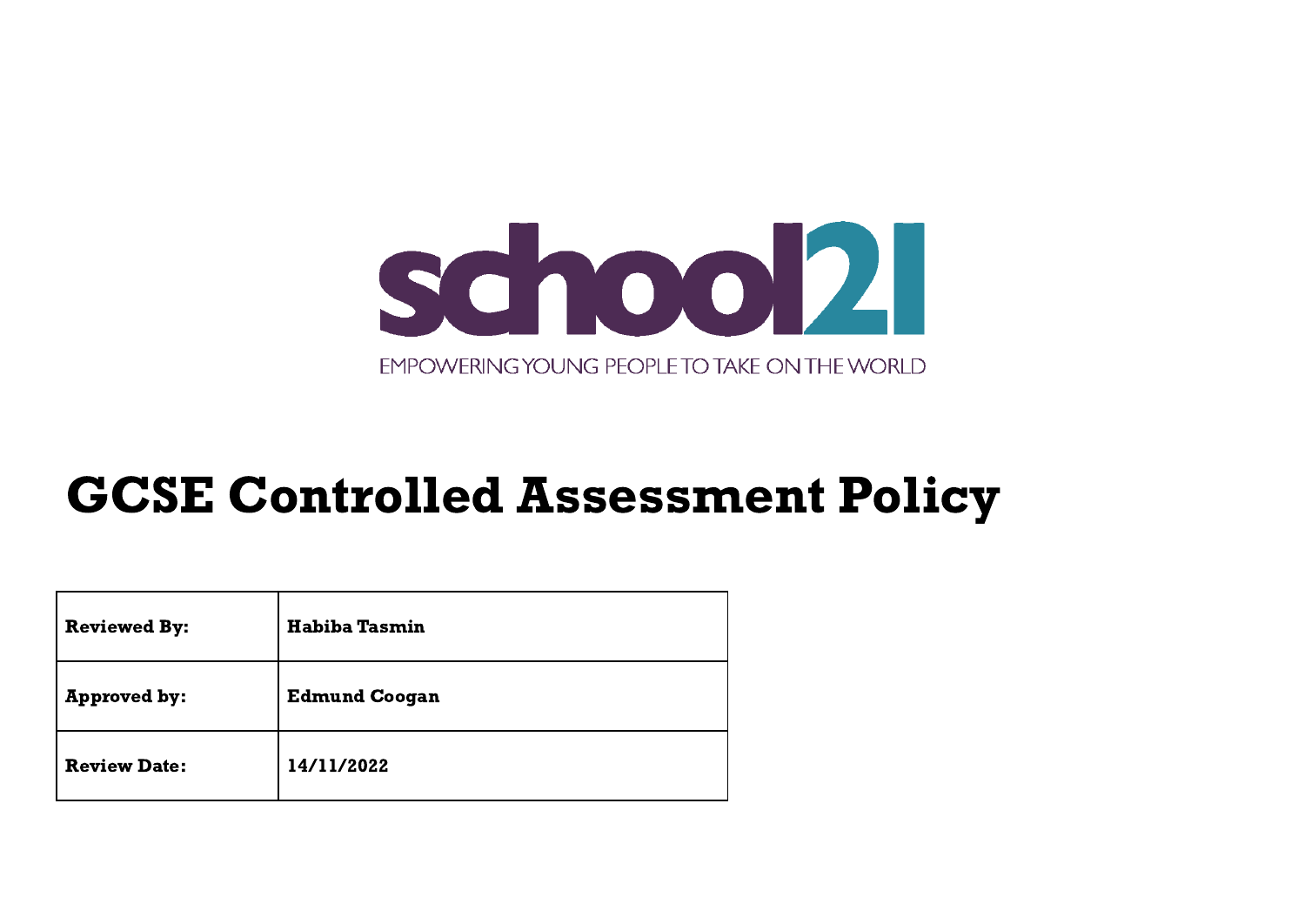#### GCSE CONTROLLED ASSESSMENT POLICY

#### **Introduction**

Controlled assessment is a form of internal assessment that is normally marked by the centre and subsequently moderated by the Awarding Body, usually CCEA.

Controlled Assessment is an extremely important element of many GCSE courses and makes up a significant part of the final GCSE grade.

It is in parents', pupils' and teachers' interests that pupil's complete high quality assessments and controlled assessment should be seen as a priority in raising standards and tackling underachievement.

The control levels (High, Medium or Low) are set by the Awarding Body for each stage of the assessment process.

The time allocated to controlled assessment tasks is set by the Awarding Body and will vary between subjects. Specific details for each task will be issued by the subject teacher at the beginning of the assessment.

# Roles and Responsibilities

The Assistant Head Teacher will:

- Ensure, on behalf of the Secondary Head Teacher, that each department carries out controlled assessment in accordance with the instructions issued by the Joint Council for Oualifications (JCO);
- Coordinate with Subject Leaders, and other relevant groups / committees / individuals the schedule for controlled assessment to take place throughout the year;
- Ensure, with Subject Leaders, that parents / pupils are aware of key dates in the controlled assessment programme and that the parents / pupils are aware of the requirements for controlled assessment including the JCQ Information for Candidates document.
- Ensure that parents / candidates are aware of the internal appeals process.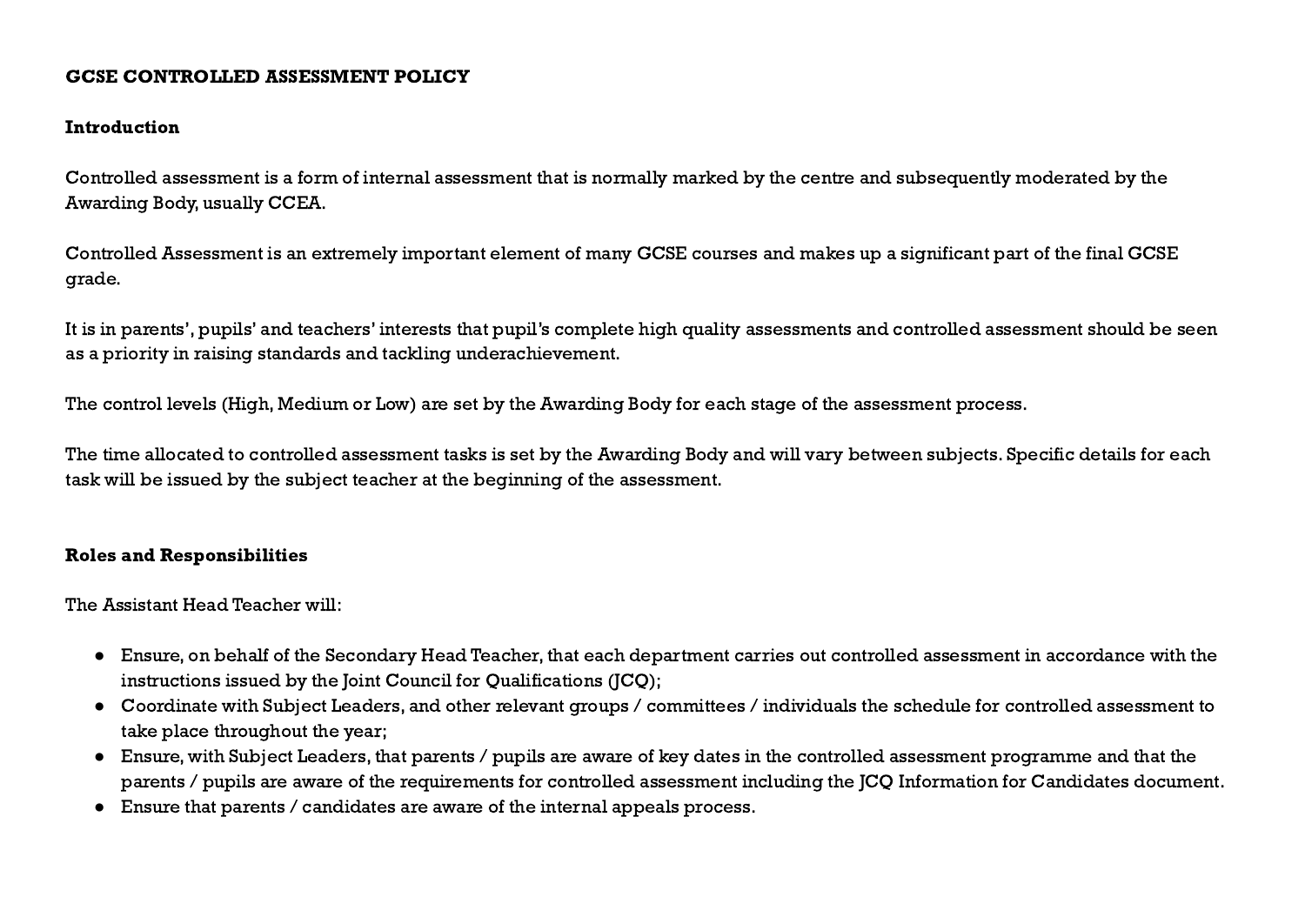### Subject Leaders will:

- Manage the controlled assessment programme in their department in accordance with JCQ,Awarding Body and subject specific requirements and guidance;
- Ensure that all teachers in their department are familiar with the contemporary JCQ document Instructions for conducting controlled assessments and that they understand their roles and responsibilities in accordance with the relevant documents and guidance;
- In particular, Subject Leaders should ensure that all teachers fully understand the significance of the different levels of control applied to individual sections of the Controlled Assessment task (CAT);
- Ensure that all confidential materials, together with candidates' work, are stored securely at all times. Secure storage is defined as a secure locked steel cabinet or similar;
- Liaise with the SENCO concerning any assistance required for the administration and management of access arrangements and / or extra time requirements;
- Ensure that a log is kept which contains the date and time of each assessment, the names of teachers involved, a list of candidates present, a list of absent candidates, and a log of any incidents that took place during the controlled assessment;
- Ensure that the marking of candidate's work is standardised across the department as required and ensure that documentary evidence is retained from all standardisation exercises;
- Ensure that there is an explicit, contemporary policy on the implementation of controlled assessment and that appropriate staff development takes places as and where necessary.

# Subject Teachers will:

- To comply with the guidelines contained in the JCQ publication Instructions for conducting controlled assessments;
- At the start of each assessment session remind pupils of the requirement to have mobile phones etc. turned off and ensure that the pupils are aware of the level of control required for that particular session;
- Be familiar with and comply with Awarding Body general and subject- specific requirements for conducting controlled assessments;
- Ensure that all materials, including pupils' work, are securely stored;
- Supervise assessments at the specified level of control;
- Ensure that authentication forms are completed and securely stored;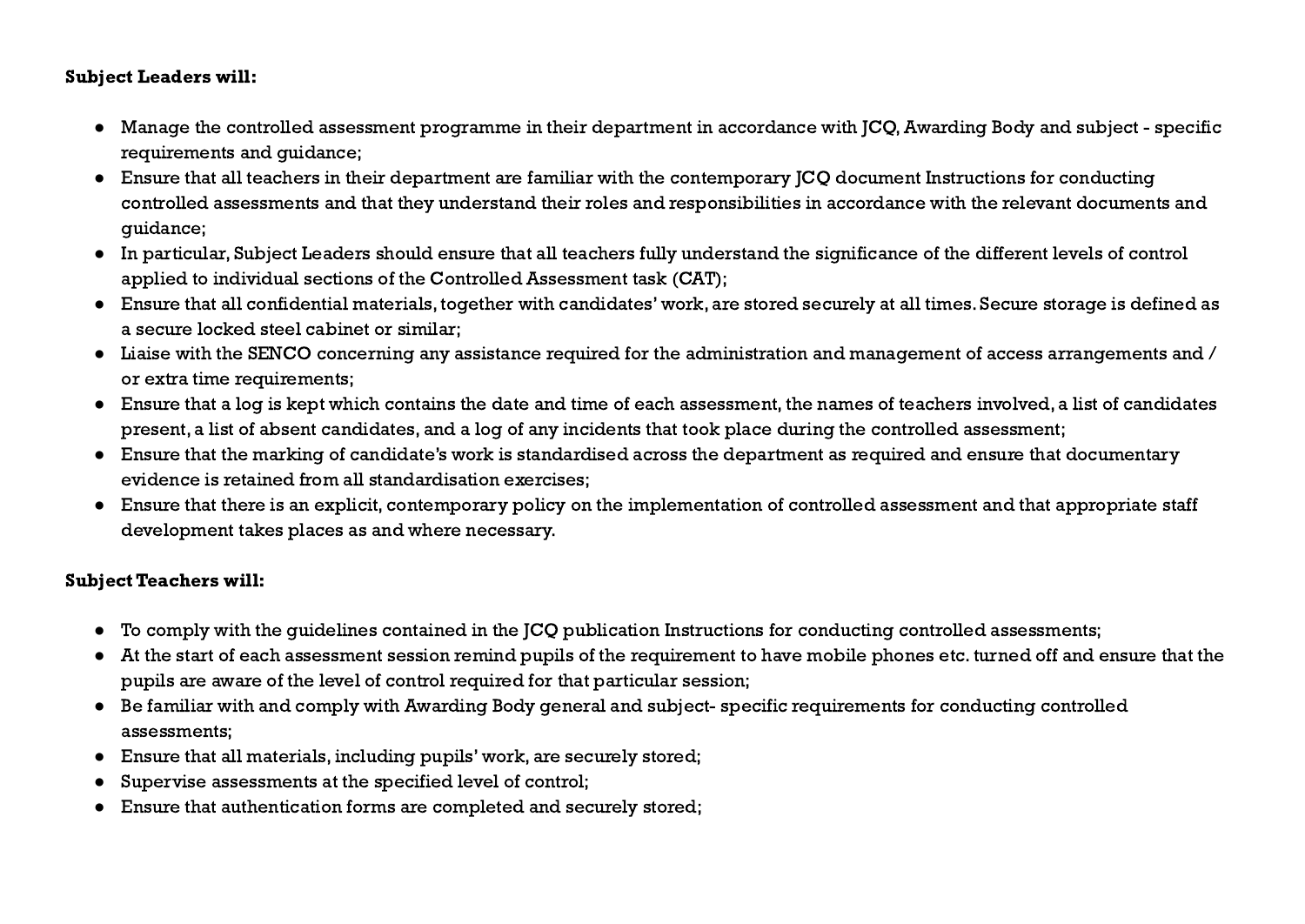- Mark internally assessed components as required, using the Awarding Body mark schemes and carry out any associated administration concerning the recording of marks as required;
- Take part in any standardisation of marking meetings within the department as required.

#### Exams Officer will:

- Enter, or ensure that Subject Leaders/ subject teachers have entered pupils for the appropriate units within the timescales specified;
- Ensure that all appropriate administrative tasks including the receipt, storage and distribution of confidential examination documents and other necessary documents takes place;
- Where necessary arrange suitable accommodation when it is more appropriate to have controlled assessment carried out in an 'exam centre' as opposed to a classroom (Note: depending on the nature of the task and the time of the year involved this task may become the remit of the Exams Officer in charge of internal examinations).

# The SENCO will:

- Ensure that access arrangements have been applied for;
- Work with teaching staff to facilitate access arrangements.
- Provide Subject Leaders with a list of candidates entitled to extra time for Controlled Assessment.

# The Head of Secondary will:

- Report to the Awarding Body all instances of suspected or actual malpractice;
- Supervise, or delegate the supervision, of all investigations resulting from an allegation of malpractice.

#### Responsibility of parents:

- Parents should ensure that their child is in school, and as well prepared as possible, for the preparation and carrying out of controlled assessment tasks, except for legitimate absence.
- Parents should have discussed the implications of the JCQ Information for candidates document with their child and should be sure that he / she is aware of all the issues raised by this document.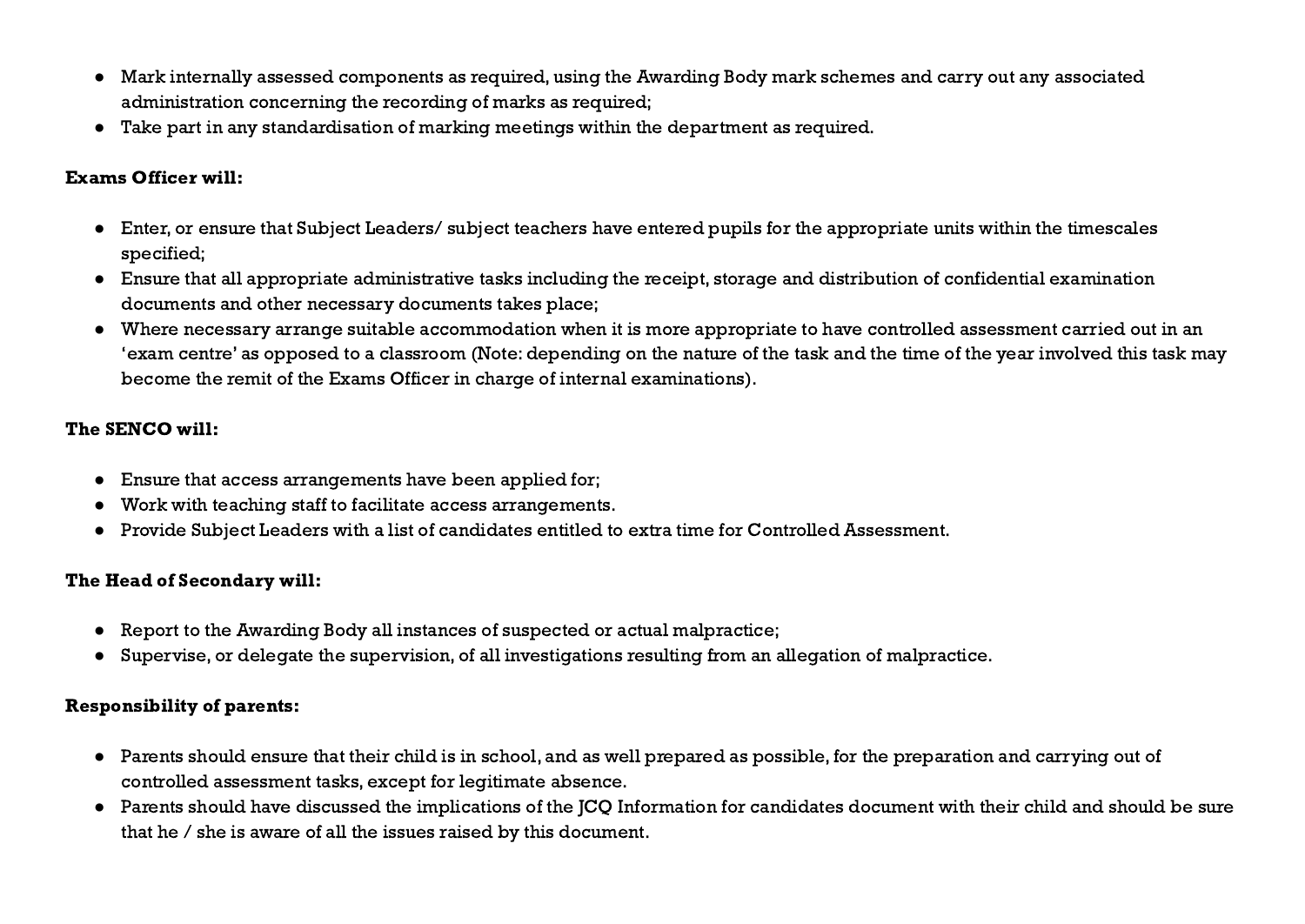### Responsibility of candidates:

- It is the student's responsibility to adhere to the guidance provided by the subject teacher on Controlled Assessment.
- Candidates should contact their Subject Teachers directly following a period of absence.

#### Controlled Assessment – absence

# Illness

If a candidate is ill and misses any element of the Controlled Assessment, the Subject Teacher will arrange at least ONE catch-up session after school, or at another agreed time, within the deadlines set by the controlled assessment regulations at which attendance will be compulsory.

# Unauthorised absence

- It is the responsibility of the candidate and the candidate's parents/guardians to inform the Principal, their teacher and the HOD if they know that they will be absent for any part of the Controlled Assessment process; any alternative arrangements that are made to accommodate individual candidates in these circumstances will be at the discretion of the HOD and will not be optional.
- Every effort will be made to allocate the same amount of time to such candidates as was afforded to those who were in class but, due to time constraints and teachers' other duties and commitments, this may not always be possible; candidates who were absent without authorisation will be expected to work within these time constraints. Candidates who do not attend specially reorganised Controlled Assessment sessions may forfeit the associated marks for their GCSE.
- All Controlled Assessment sessions will take priority over other extra-curricular (including sporting) fixtures and commitments (exceptional circumstances will be considered).

This policy should be read in conjunction with the Internal Assessment Appeals Policy.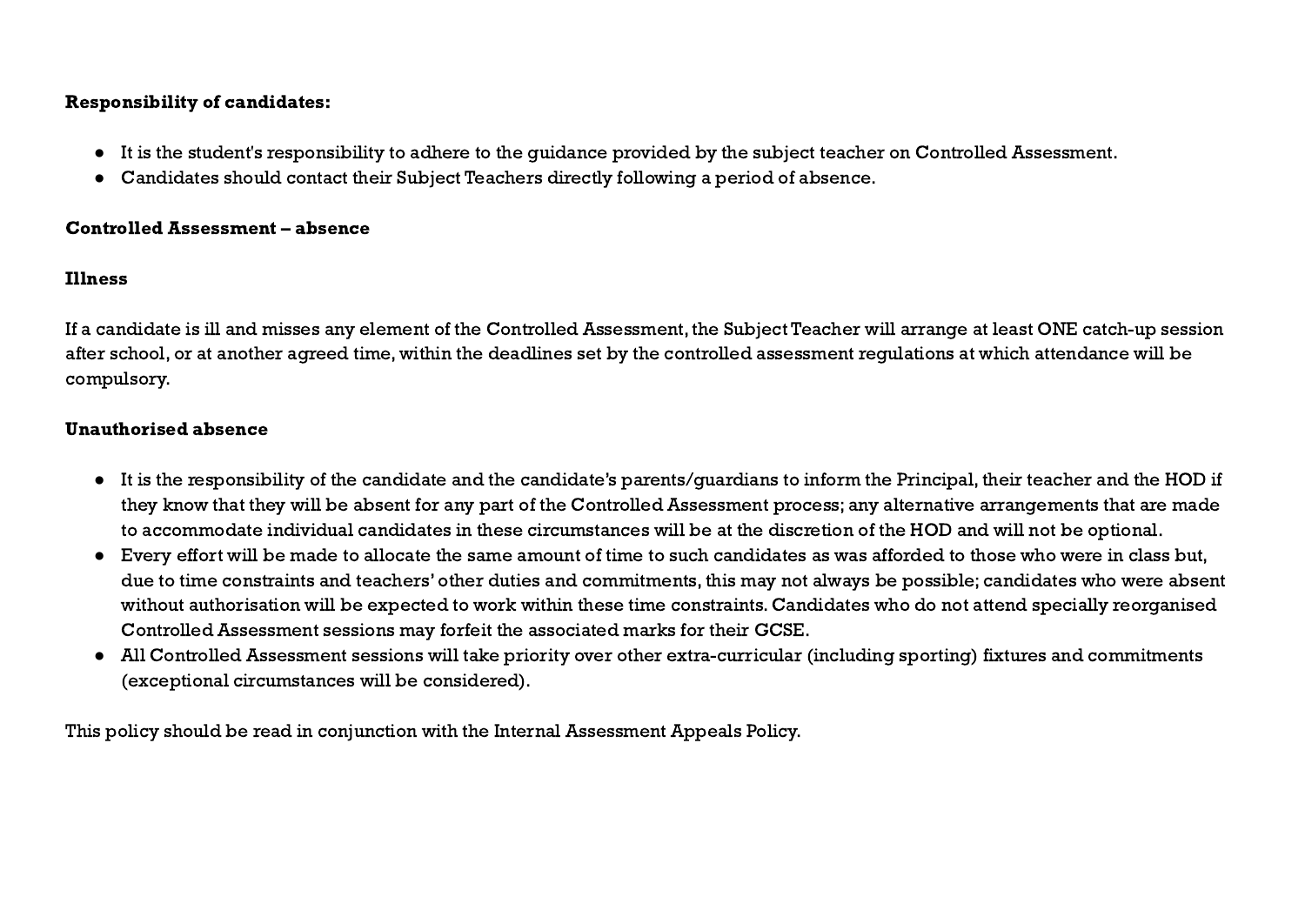| <b>Risk Management</b>                                                    |                                                                                                                                                                                |                                                                                                                                           |                                                               |
|---------------------------------------------------------------------------|--------------------------------------------------------------------------------------------------------------------------------------------------------------------------------|-------------------------------------------------------------------------------------------------------------------------------------------|---------------------------------------------------------------|
| <b>Example risks and issues</b>                                           | <b>Possible remedial action</b>                                                                                                                                                |                                                                                                                                           | <b>Staff</b>                                                  |
|                                                                           | <b>Forward planning</b>                                                                                                                                                        | <b>Action</b>                                                                                                                             |                                                               |
| Timetabling                                                               |                                                                                                                                                                                |                                                                                                                                           |                                                               |
| Controlled assessment schedule<br>clashes with other activities           | Plan/establish priorities well ahead<br>(e.g. at the start of the academic<br>year)                                                                                            | Plan dates in consultation with school<br>calendar – negotiate with other<br>parties                                                      | <b>Exams Officer</b><br><b>HODs</b>                           |
| Too many controlled assessments<br>close together across GCSE<br>subjects | Plan controlled assessments so they<br>are spaced over the duration of the<br><b>COUTSe</b>                                                                                    | Space controlled assessments to<br>allow candidates sometime between<br>them                                                              | <b>Exams Officer</b><br><b>HODs</b>                           |
| <b>Accommodation</b>                                                      |                                                                                                                                                                                |                                                                                                                                           |                                                               |
| Insufficient space in classrooms<br>for candidates                        | Once the size of the cohort is known<br>at the start of the year, flag instances<br>where regular classroom space may<br>not be suitable to conduct controlled<br>assessments. | Use more than one classroom or<br>multiple sittings where necessary.<br>Use the new hall where appropriate<br>for the assessment.         | <b>Exams Officer</b><br><b>HODs</b>                           |
| Insufficient facilities for all<br>candidates                             | Careful planning ahead and<br>booking of rooms / centre facilities                                                                                                             | Use the room booking system and<br>facilities help desk, two weeks prior<br>to assessment to book the room(s)<br>and facilities required. | <b>Exams Officer</b><br><b>HODs</b><br><b>Facilities Team</b> |
| Downloading awarding body set tasks                                       |                                                                                                                                                                                |                                                                                                                                           |                                                               |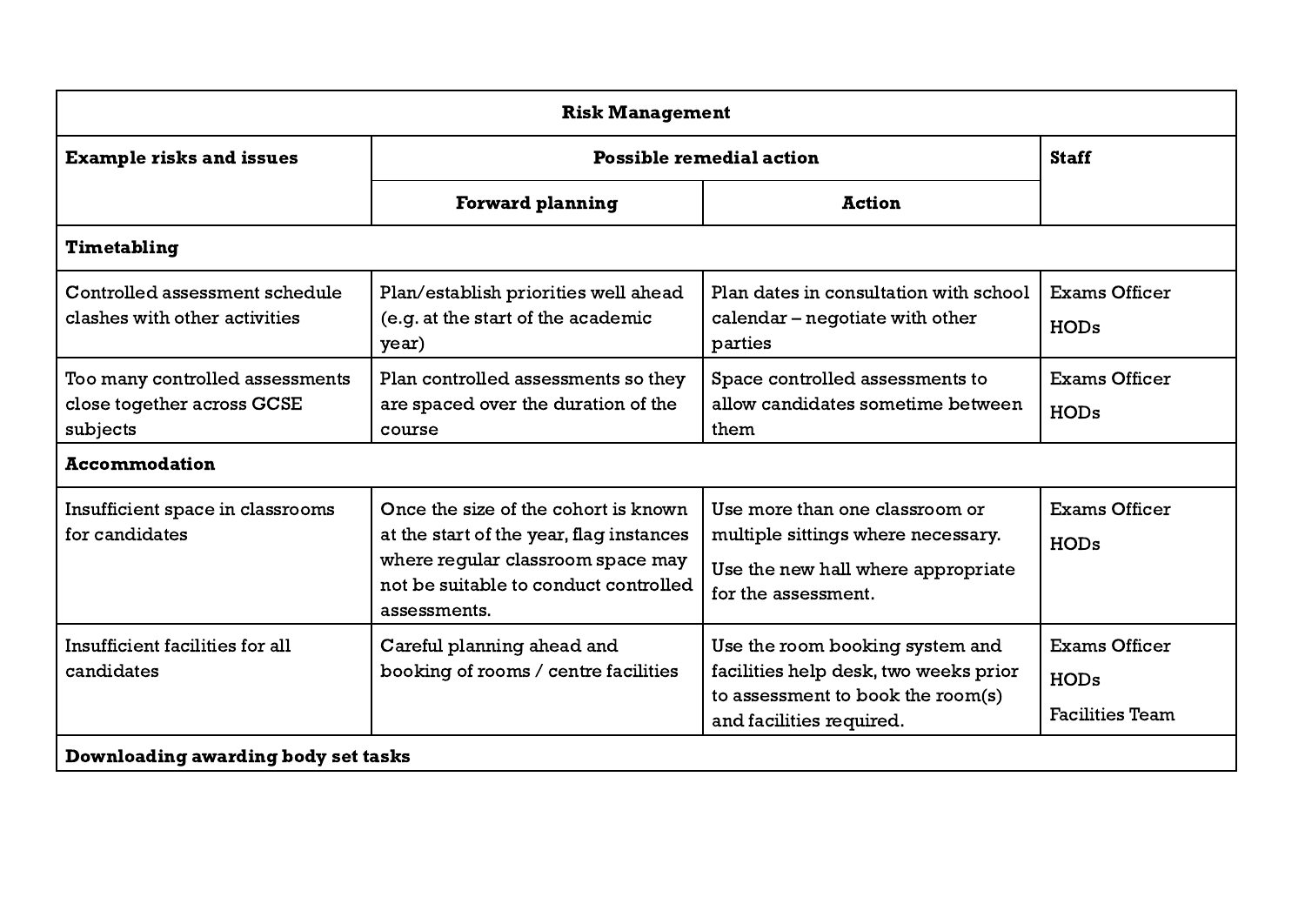| IT system unavailable on day of<br>assessment                                                                           | Download tasks well ahead of<br>scheduled assessment date in all<br>cases                                                  | Book IT equipment well ahead and<br>download tasks before scheduled<br>date of assessment                                                                         | <b>HODs</b><br>IT                                 |
|-------------------------------------------------------------------------------------------------------------------------|----------------------------------------------------------------------------------------------------------------------------|-------------------------------------------------------------------------------------------------------------------------------------------------------------------|---------------------------------------------------|
| Teaching staff unable to access<br>task details                                                                         | Test secure access rights ahead of<br>controlled assessment schedule<br>every year and every session                       | Ensure teaching staff have access<br>rights for the correct area of<br>awarding body secure extranet sites<br>well ahead of the controlled<br>assessment schedule | <b>Exams Officer</b><br><b>HODs</b>               |
| <b>Example risks and issues</b>                                                                                         | <b>Possible remedial action</b>                                                                                            |                                                                                                                                                                   | <b>Staff</b>                                      |
|                                                                                                                         | Forward planning                                                                                                           | <b>Action</b>                                                                                                                                                     |                                                   |
| Loss of task details in transmission                                                                                    | Download tasks well ahead of<br>scheduled assessment date                                                                  | Contact awarding body and ask for<br>replacement task; download again                                                                                             | <b>HODs</b><br><b>Exams Officer</b>               |
| <b>Absent candidates</b>                                                                                                |                                                                                                                            |                                                                                                                                                                   |                                                   |
| Candidates absent for all or part<br>of assessment (various reasons)                                                    | Plan alternative session(s) for<br>candidates                                                                              | Book equipment and rooms as<br>necessary for the candidate to be<br>able to complete the assessment.                                                              | <b>HODs</b>                                       |
| Control levels for task taking                                                                                          |                                                                                                                            |                                                                                                                                                                   |                                                   |
| The assessment is undertaken<br>under incorrect level of control<br>(time, resources, supervision and<br>collaboration) | Ensure teaching staff know what<br>level is applicable and understand<br>what is involved. Provide training if<br>required | Seek quidance from the awarding<br>body                                                                                                                           | <b>HODs</b><br><b>HOC</b><br><b>Exams Officer</b> |
| Supervision                                                                                                             |                                                                                                                            |                                                                                                                                                                   |                                                   |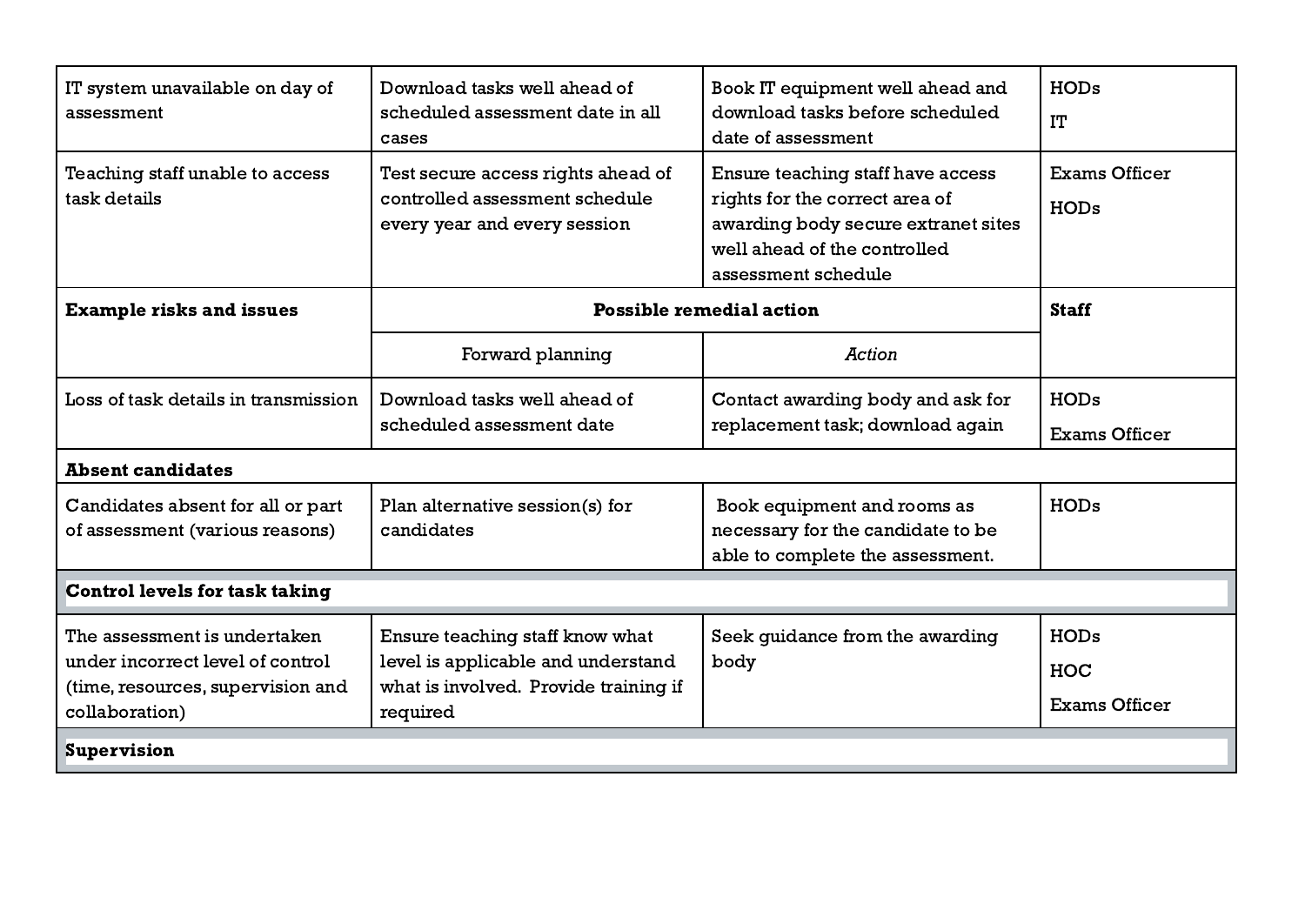| Student study diary/plan not<br>provided or completed                                                         | Ensure teaching staff are aware of<br>the need for study diary/plans to be<br>completed early in course                                                                     | Ensure candidates start, continue<br>and complete study diary/plans that<br>are signed after every session | <b>HODs</b><br><b>Subject Teachers</b>                         |
|---------------------------------------------------------------------------------------------------------------|-----------------------------------------------------------------------------------------------------------------------------------------------------------------------------|------------------------------------------------------------------------------------------------------------|----------------------------------------------------------------|
| Teaching staff do not understand<br>that the supervision of controlled<br>assessments is their responsibility | Ensure teaching staff fully<br>understand the nature of controlled<br>assessments and their role in<br>supervising assessments                                              | Seek quidance from awarding body<br>on the level of supervision required                                   | <b>HODs</b><br><b>Subject Teachers</b><br><b>Exams Officer</b> |
| A suitable supervisor has not been<br>arranged for an assessment where<br>teaching staff are not supervising  | A suitable supervisor must be<br>arranged for any controlled<br>assessment session where a teacher<br>is not supervising, in line with the<br>awarding body's specification | An invigilator is to be booked in<br>advance of the session to ensure<br>correct supervision is adhered to | <b>HODs</b><br>Exam Officer                                    |
| <b>Example risks and issues</b>                                                                               | <b>Possible remedial action</b>                                                                                                                                             |                                                                                                            | <b>Staff</b>                                                   |
|                                                                                                               | Forward planning                                                                                                                                                            | Action                                                                                                     |                                                                |
| <b>Task setting</b>                                                                                           |                                                                                                                                                                             |                                                                                                            |                                                                |
| Teaching staff fail to correctly set<br>tasks                                                                 | Ensure teaching staff fully<br>understand the task setting<br>arrangements as defined in the<br>awarding body's specification                                               | Seek guidance from the awarding<br>body                                                                    | <b>HODs</b><br><b>Subject Teachers</b><br><b>Exams Officer</b> |
| Assessments have not been<br>moderated in line with the<br>awarding body's specification                      | Check specification and plan<br>required moderation appropriately                                                                                                           | Seek guidance from the awarding<br>body                                                                    | <b>HODs</b><br><b>Subject Teachers</b><br><b>Exams Officer</b> |
| <b>Security of materials</b>                                                                                  |                                                                                                                                                                             |                                                                                                            |                                                                |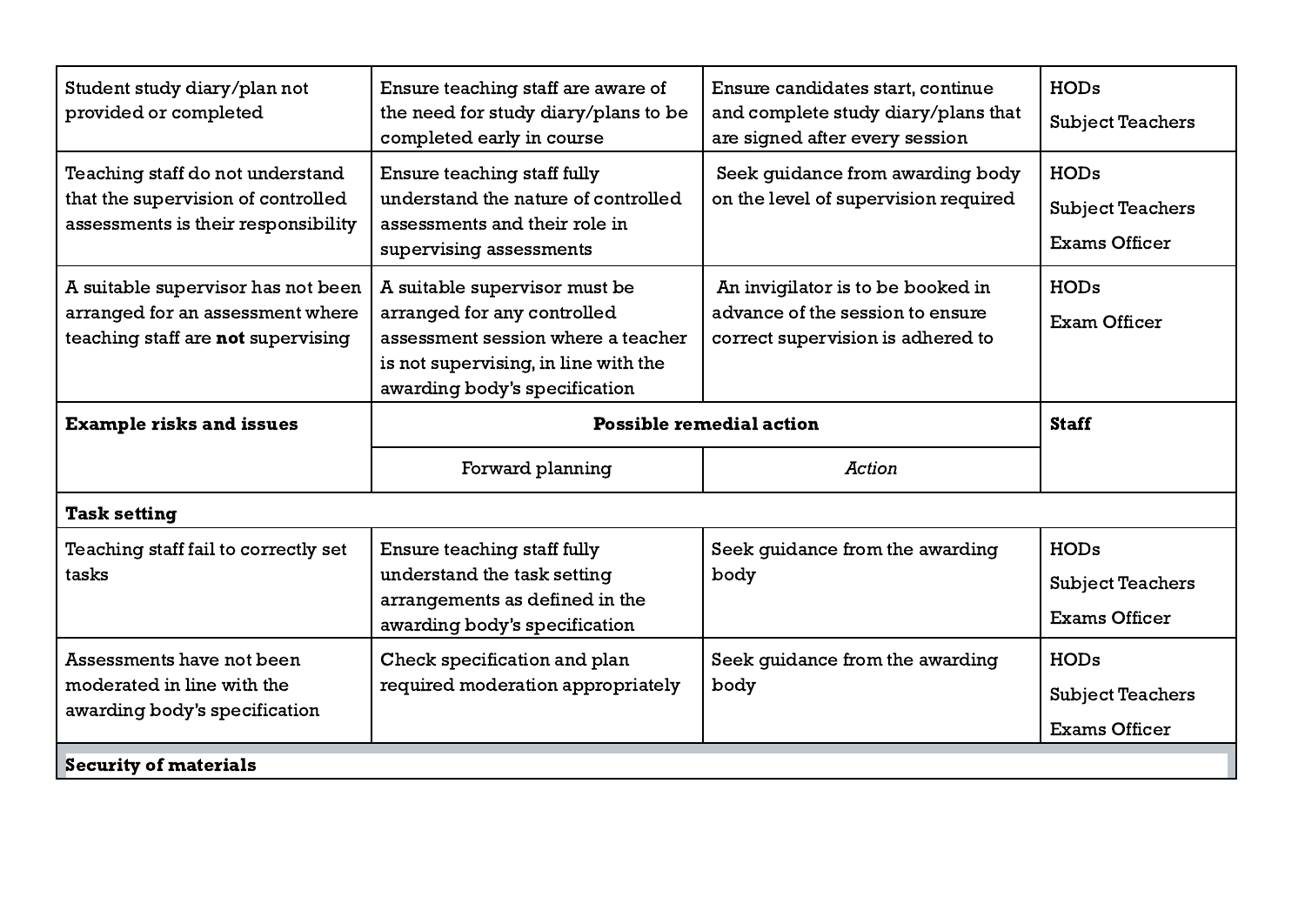| Assessment tasks not kept secure<br>before assessment                  | Ensure teaching staff fully<br>understand the importance of task<br>security                                                                                                                                       | Contact the awarding body to<br>request/obtain different assessment<br>tasks                                   | <b>HODs</b><br><b>Subject Teachers</b><br><b>Exams Officer</b> |
|------------------------------------------------------------------------|--------------------------------------------------------------------------------------------------------------------------------------------------------------------------------------------------------------------|----------------------------------------------------------------------------------------------------------------|----------------------------------------------------------------|
| Candidates' work not kept secure<br>during or after assessment         | Define the appropriate level of<br>security, in line with the awarding<br>body's requirements, for each<br>department as necessary                                                                                 | Seek guidance from the awarding<br>body                                                                        | <b>HODs</b><br><b>Subject Teachers</b><br><b>Exams Officer</b> |
| Insufficient or insecure storage<br>space                              | Look at provision for suitable<br>storage at the start of the GCSE<br>course                                                                                                                                       | Find alternative storage within the<br>centre                                                                  | <b>HODs</b><br><b>Subject Teachers</b><br><b>Stuart Brooks</b> |
| <b>Deadlines</b>                                                       |                                                                                                                                                                                                                    |                                                                                                                |                                                                |
| Deadlines not met by candidates                                        | Ensure all candidates are briefed on<br>deadlines and the penalties for not<br>meeting them                                                                                                                        | Mark what candidates have<br>produced by the deadline<br>Seek quidance from awarding body<br>on further action | <b>HODs</b><br><b>Subject Teachers</b><br><b>Exams Officer</b> |
| <b>Example risks and issues</b>                                        | <b>Possible remedial action</b>                                                                                                                                                                                    |                                                                                                                | <b>Staff</b>                                                   |
|                                                                        | Forward planning                                                                                                                                                                                                   | <b>Action</b>                                                                                                  |                                                                |
| Deadlines for marking and/or<br>paperwork not met by teaching<br>staff | Ensure teaching staff are given clear<br>deadlines (prior to the awarding<br>body deadline) to complete<br>marking/paperwork<br>(Marks can then be processed and<br>submitted ahead of awarding body<br>deadlines) | Seek guidance from awarding body                                                                               | <b>HODs</b><br><b>Subject Teachers</b><br><b>Exams Officer</b> |